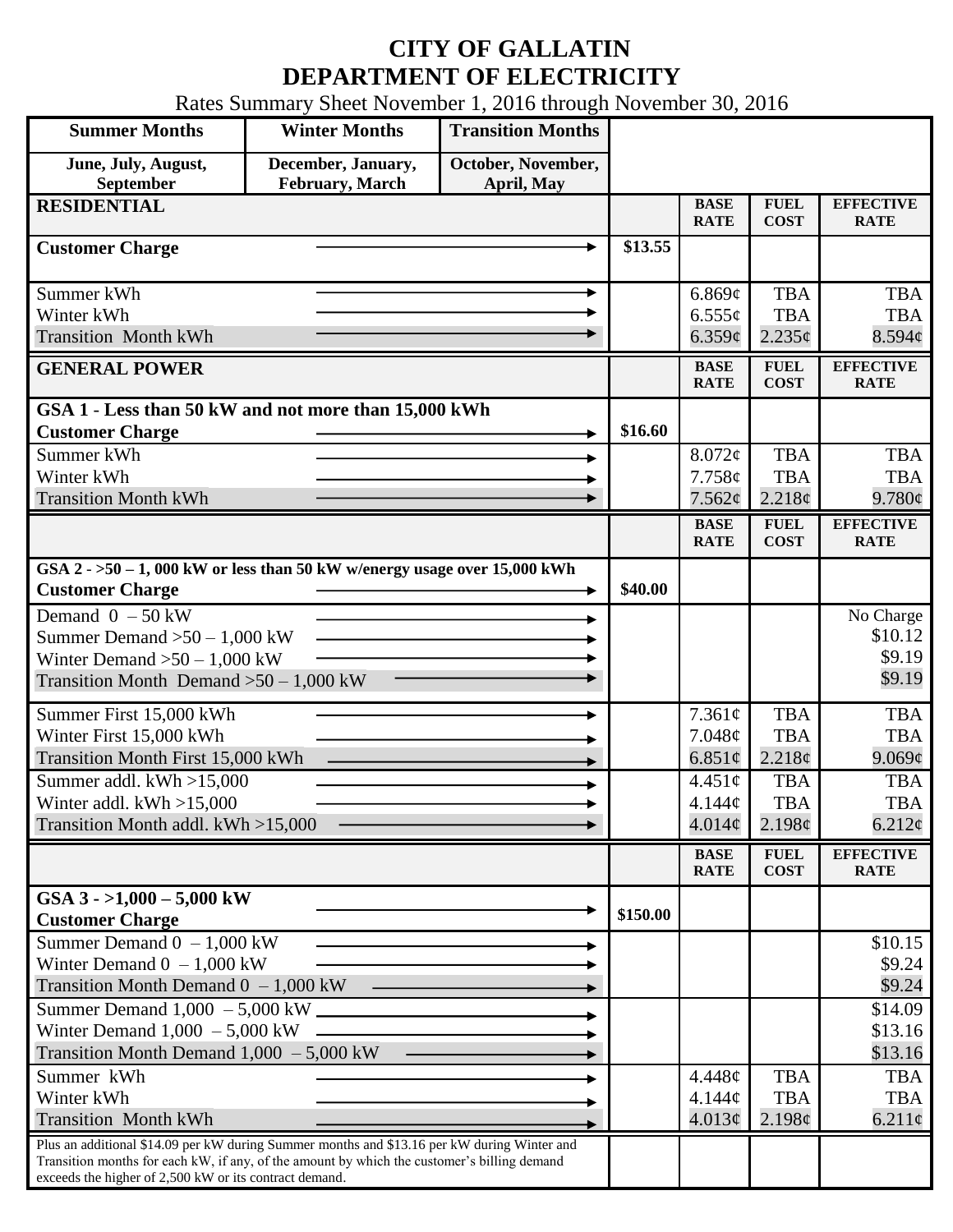## **CITY OF GALLATIN DEPARTMENT OF ELECTRICITY**

Rates Summary Sheet November 1, 2016 through November 30, 2016 Page 2

| <b>Summer Months</b>                        | <b>Winter Months</b> | <b>Transition Months</b> |         |                            |                            |                                 |
|---------------------------------------------|----------------------|--------------------------|---------|----------------------------|----------------------------|---------------------------------|
| June, July, August,                         | December, January,   | October, November,       |         |                            |                            |                                 |
| September                                   | February, March      | April, May               |         |                            |                            |                                 |
| <b>GENERAL POWER CONTINUE</b>               |                      |                          |         | <b>BASE</b><br><b>RATE</b> | <b>FUEL</b><br><b>COST</b> | <b>EFFECTIVE</b><br><b>RATE</b> |
| SGSB Demands from $5,001 - 15,000$ kW       |                      |                          |         |                            |                            |                                 |
| <b>Customer Charge</b>                      |                      |                          | \$1,500 |                            |                            |                                 |
| Summer Demand 5,000 - 15,000 kW             |                      |                          |         |                            |                            | \$19.92                         |
| Winter Demand $5,000 - 15,000$ kW-          |                      |                          |         |                            |                            | \$16.75                         |
| Transition Month Demand $5,000 - 15,000$ kW |                      |                          |         |                            |                            | \$13.62                         |
| Summer kWh                                  |                      |                          |         | 3.018¢                     | <b>TBA</b>                 | <b>TBA</b>                      |
| Winter kWh                                  |                      |                          |         | 2.565¢                     | <b>TBA</b>                 | <b>TBA</b>                      |
| <b>Transition Month kWh</b>                 |                      |                          |         | 2.463¢                     | $2.100\epsilon$            | $4.563\phi$                     |
|                                             |                      |                          |         | <b>BASE</b>                | <b>FUEL</b>                | <b>EFFECTIVE</b>                |
|                                             |                      |                          |         | <b>RATE</b>                | <b>COST</b>                | <b>RATE</b>                     |
| MSB Demands greater than 5,000 kW           |                      |                          |         |                            |                            |                                 |
| <b>Customer Charge</b>                      |                      |                          | \$1,500 |                            |                            |                                 |
| Onpeak Summer Demand > 5,000                |                      |                          |         |                            |                            | \$9.74                          |
| Onpeak Winter Demand > 5,000                |                      |                          |         |                            |                            | \$8.83                          |
| Onpeak Transition Month Demand >5,000 -     |                      |                          |         |                            |                            | \$8.83                          |
| Max Demand                                  |                      |                          |         |                            |                            | \$2.16                          |
| <b>Offpeak Excess of Contract Demand</b>    |                      |                          |         |                            |                            |                                 |
| Summer                                      |                      |                          |         |                            |                            | \$9.74                          |
| Winter                                      |                      |                          |         |                            |                            | \$8.83                          |
| Transition                                  |                      |                          |         |                            |                            | \$8.83                          |
| Onpeak Summer kWh                           |                      |                          |         | 5.491 $\phi$               | <b>TBA</b>                 | <b>TBA</b>                      |
| <b>Onpeak Winter kWh</b>                    |                      |                          |         | 4.406¢                     | <b>TBA</b>                 | <b>TBA</b>                      |
| <b>Onpeak Transition Month kWh</b>          |                      |                          |         | $3.409\mathcal{C}$         | $2.100\epsilon$            | $5.509\phi$                     |
| Offpeak Summer kWh First 200 HUD            |                      |                          |         | 3.113¢                     | <b>TBA</b>                 | <b>TBA</b>                      |
| Offpeak Summer kWh Next 200 HUD             |                      |                          |         | 0.288¢                     | <b>TBA</b>                 | <b>TBA</b>                      |
| <b>Additional HUD</b>                       |                      |                          |         | $0.045\phi$                | <b>TBA</b>                 | <b>TBA</b>                      |
| Offpeak Winter kWh First 200 HUD            |                      |                          |         | 3.326¢                     | <b>TBA</b>                 | <b>TBA</b>                      |
| Offpeak Winter kWh Next 200 HUD             |                      |                          |         | 0.288¢                     | <b>TBA</b>                 | <b>TBA</b>                      |
| <b>Additional HUD</b>                       |                      |                          |         | $0.045\phi$                | <b>TBA</b>                 | <b>TBA</b>                      |
| Offpeak Transition kWh First 200 HUD        |                      |                          |         | 3.409¢                     | $2.100\epsilon$            | $5.509\phi$                     |
| Offpeak Transition kWh Next 200 HUD         |                      |                          |         | 0.288¢                     | $2.100\phi$                | $2.388\phi$                     |
| <b>Additional HUD</b>                       |                      |                          |         | $0.045\phi$                | $2.100\phi$                | $2.145\phi$                     |
|                                             |                      |                          |         |                            |                            |                                 |